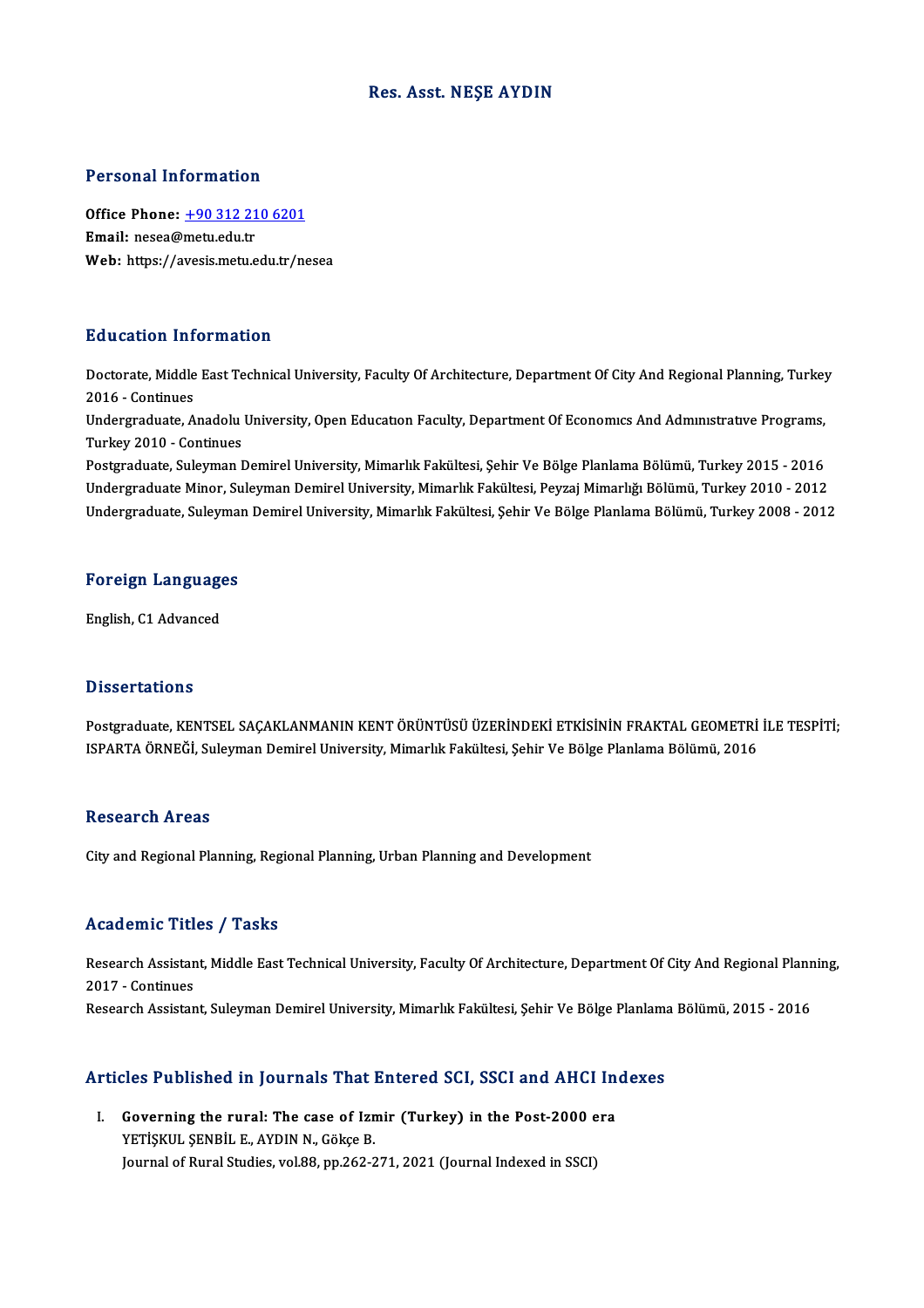### Articles Published in Other Journals

- rticles Published in Other Journals<br>I. The Effect of Curfews on the Air Quality of Cities, The Case of Izmir The Effect of Curfews of<br>Aydın N., Yetişkul Şenbil E.<br>İdealient val 12. ne Özel S The Effect of Curfews on the Air Quality of Cities, The Case of Izmir<br>Aydın N., Yetişkul Şenbil E.<br>İdealkent, vol.12, no.Özel Sayı, pp.389-414, 2021 (Other Refereed National Journals)<br>Comparison Between Change in the Organ Aydın N., Yetişkul Şenbil E.<br>İdealkent, vol.12, no.Özel Sayı, pp.389-414, 2021 (Other Refereed National Journals)<br>II. Comparison Between Change in the Organic Urban Fabric and Urban Planning Studies, A Case Study<br>of Ja
- *idealkent, v*<br>Compariso<br>of Isparta<br>Audu N. Po Comparison Be<br>of Isparta<br>Aydın N., Polat E.<br>PLANLAMA xol 3 of Isparta<br>Aydın N., Polat E.<br>PLANLAMA, vol.31, no.3, pp.530-545, 2021 (Other Refereed National Journals)

# PLANLAMA, VOL31, no.3, pp.530-545, 2021 (Other Refereed National Jour<br>Refereed Congress / Symposium Publications in Proceedings

| Refereed Congress / Symposium Publications in Proceedings |                                                                                                                                                                                 |
|-----------------------------------------------------------|---------------------------------------------------------------------------------------------------------------------------------------------------------------------------------|
| Ι.                                                        | Türkiye'nin Değişen Yerleşme Sistemini İzmir Üzerinden Tartışmak<br>Yetişkul Şenbil E, Aydın N.                                                                                 |
|                                                           | 20. Ulusal Bölge Bilimi ve Planlama Kongresi - Erzincan, Erzincan, Turkey, 20 - 21 May 2021, pp.57                                                                              |
| П.                                                        | Kentin Organik Dokusunun Değişiminin Yapılan Planlama Çalışmalarıyla Karşılaştırılarak                                                                                          |
|                                                           | İncelenmesi, Isparta Örneği                                                                                                                                                     |
|                                                           | Aydın N., Polat E.                                                                                                                                                              |
|                                                           | 7. Kentsel ve Bölgesel Araştırmalar Sempozyumu, Mersin, Turkey, 10 - 12 September 2020, pp.70-71                                                                                |
| III.                                                      | THE RELATIONSHIP BETWEEN BUILT ENVIRONMENT AND CHILDHOOD ASTHMA                                                                                                                 |
|                                                           | Aydın N., Severcan Y. C.                                                                                                                                                        |
|                                                           | 18th World Clean Air Congress, İstanbul, Turkey, 23 - 27 September 2019, pp.95-96                                                                                               |
| IV.                                                       | Regional Governance Initiatives: İzmir Model                                                                                                                                    |
|                                                           | Yetişkul Şenbil E, Aydın N.                                                                                                                                                     |
| V.                                                        | 19. ULUSAL BÖLGE BİLİMİ VE BÖLGE PLANLAMA KONGRESİ, Giresun, Turkey, 2 - 04 May 2019, pp.250-251<br>THE COMPARISON OF DIFFERENT CITY AND REGIONAL PLANNING DISCIPLINE EDUCATION |
|                                                           | SYSTEMS: FOCUSING ON STUDIO EDUCATION                                                                                                                                           |
|                                                           | Aydın N., Uluç A.                                                                                                                                                               |
|                                                           | AESOP Annual Congress, Making Spaces for Hope, Gothenburg, Sweden, 10 - 14 July 2018, pp.646-647                                                                                |
| VI.                                                       | HOW A CAMPUS CAN BE DISABLED FRIENDLY : THE CASE OF METU, ANKARA                                                                                                                |
|                                                           | Uluç A., Aydın N.                                                                                                                                                               |
|                                                           | AESOP Annual Congress, Making Spaces for Hope, Gothenburg, Sweden, 10 - 14 July 2018, pp.642-643                                                                                |
| VII.                                                      | An Analysis of The Physical, Functional and Social Transformation of Urban Cultural Heritage                                                                                    |
|                                                           | through 'TripAdvisor': The Example of Hamamönü, Ankara                                                                                                                          |
|                                                           | Kumtepe E., Uluç A., Aydın N.                                                                                                                                                   |
|                                                           | Uluslararası Kentleşme ve Çevre Sorunları Sempozyumu: Değişim/Dönüşüm/Özgünlük, Eskişehir, Turkey, 21 June                                                                      |
|                                                           | 2018 - 23 June 2019, pp.52-53                                                                                                                                                   |
| VIII.                                                     | MEASURING THE AVAILABILITY OF AFFORDABLE HOUSING IN SPRAWL AREAS BY USING HEDONIC                                                                                               |
|                                                           | PRICING MODEL, THE CASE OF ANKARA                                                                                                                                               |
|                                                           | Aydın N.                                                                                                                                                                        |
|                                                           | ENHR Annual Conference - Affordable Housing for All! Redefining The Roles of Public and Private Sectors, Tirane,                                                                |
|                                                           | Albania, 4 - 06 September 2017, pp.149-150                                                                                                                                      |
| IX.                                                       | GENEL KIRSAL KALKINMA YAKLAŞIM VE POLİTİKARI BAĞLAMINDA TÜRKİYE'DE BENİMSENEN                                                                                                   |
|                                                           | KIRSAL KALKINMA YAKLAŞIM VE POLİTİKALARININ DEĞERLENDİRİLMESİ<br>Aydın N.                                                                                                       |
|                                                           | 16. Ulusal Bölge Bilimi ve Bölge Planlama Kongresi, Isparta, Turkey, 1 - 02 December 2016                                                                                       |
| X.                                                        | Urban sprawl s effects on urban pattern                                                                                                                                         |
|                                                           | AYDIN N., POLAT E.                                                                                                                                                              |
|                                                           | WMCAUS, PRAG, Czech Republic, 13 - 17 June 2016                                                                                                                                 |
| XI.                                                       | Planning studies for Isparta Turkey until now                                                                                                                                   |
|                                                           |                                                                                                                                                                                 |